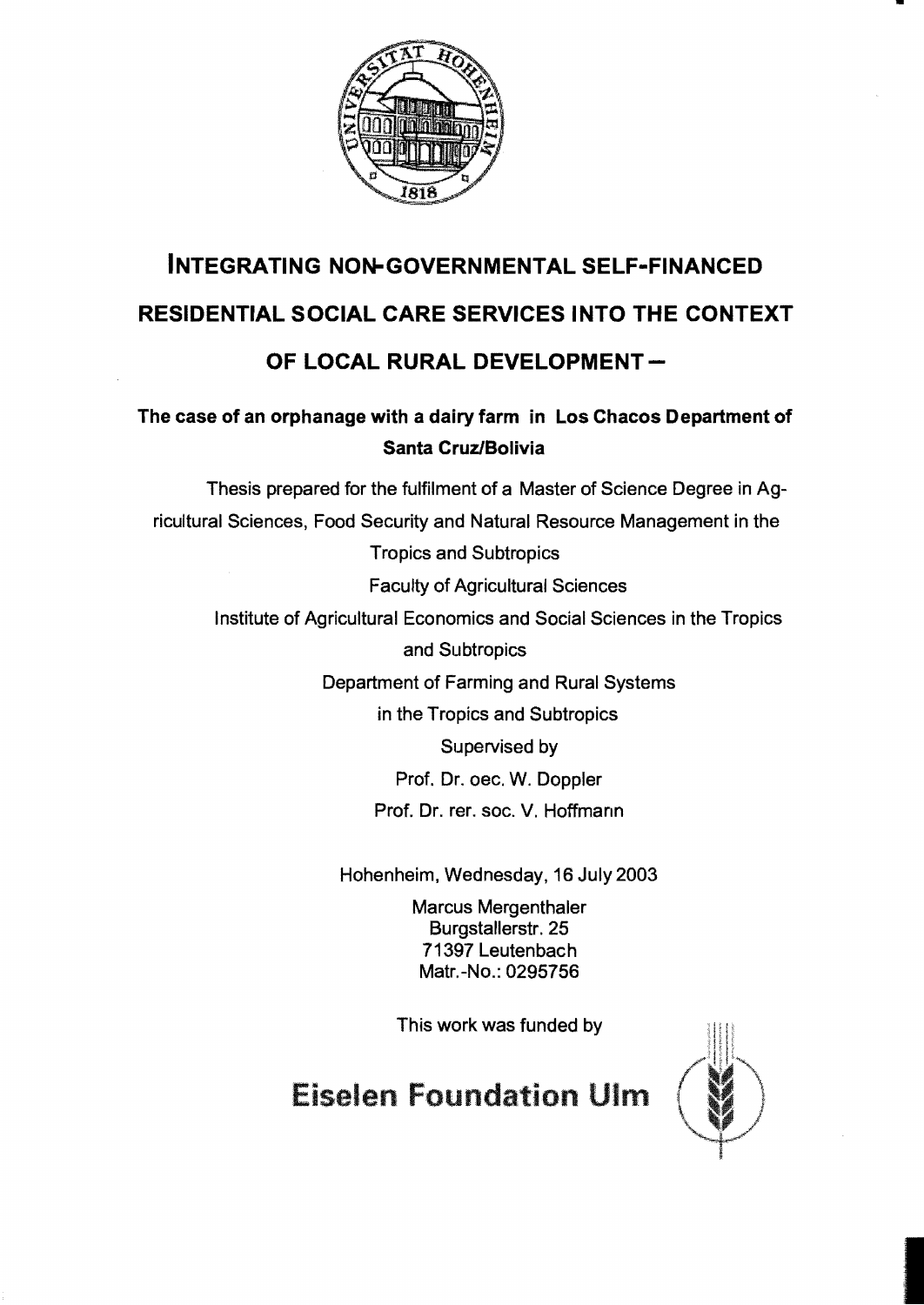#### **6. SUMMARY AND CONCLUSIONS**

Econometric methods were applied within the Farming System Approach to analyse income earning strategies of local farming-systems in the village of Los Chacos in Bolivia and to analyse their socio-economic integration with a residential orphanage and an affiliated dairy farm. Socio-economic integration consists of three main dimensions which are (1) direct economic integration, (2) direct social integration and (3) indirect socio-economic integration.

It was shown that resource endowment of local farming-system dete rmine their portfolios of income earning strategies. Three farming-systemsclasses were distinguished: farmer-farming-systems with comparatively high land resource endowment rely mainly on agricultural production to generate family hcome. Peasant-farming-systems have low amounts of land available and rely mainly on off-farm income (though agriculture has some importance). Orphanage-employed-farming-systems also have low land resource endowment and do also mainly rely on off-farm income (agriculture has a subordinate role). Employment in the orphanage makes a substantial contribution to the famlly income of orphanage-employed-farming-systems and contributes to the economic integration. For the larger share of local farming-systems orphanage activities regarding employment are however irrelevant. A general low level of direct economic integration of local farming-systems with the orphanage is indicated.

Due to higher land-use efficiencies in local farming -systems than in the dairy farm of the orphanage they compete with the orphanage for land resources. Only market imperfections hinder this competition to be effective. Agricultural development potentials of local farming-systems are ha mpered. Direct